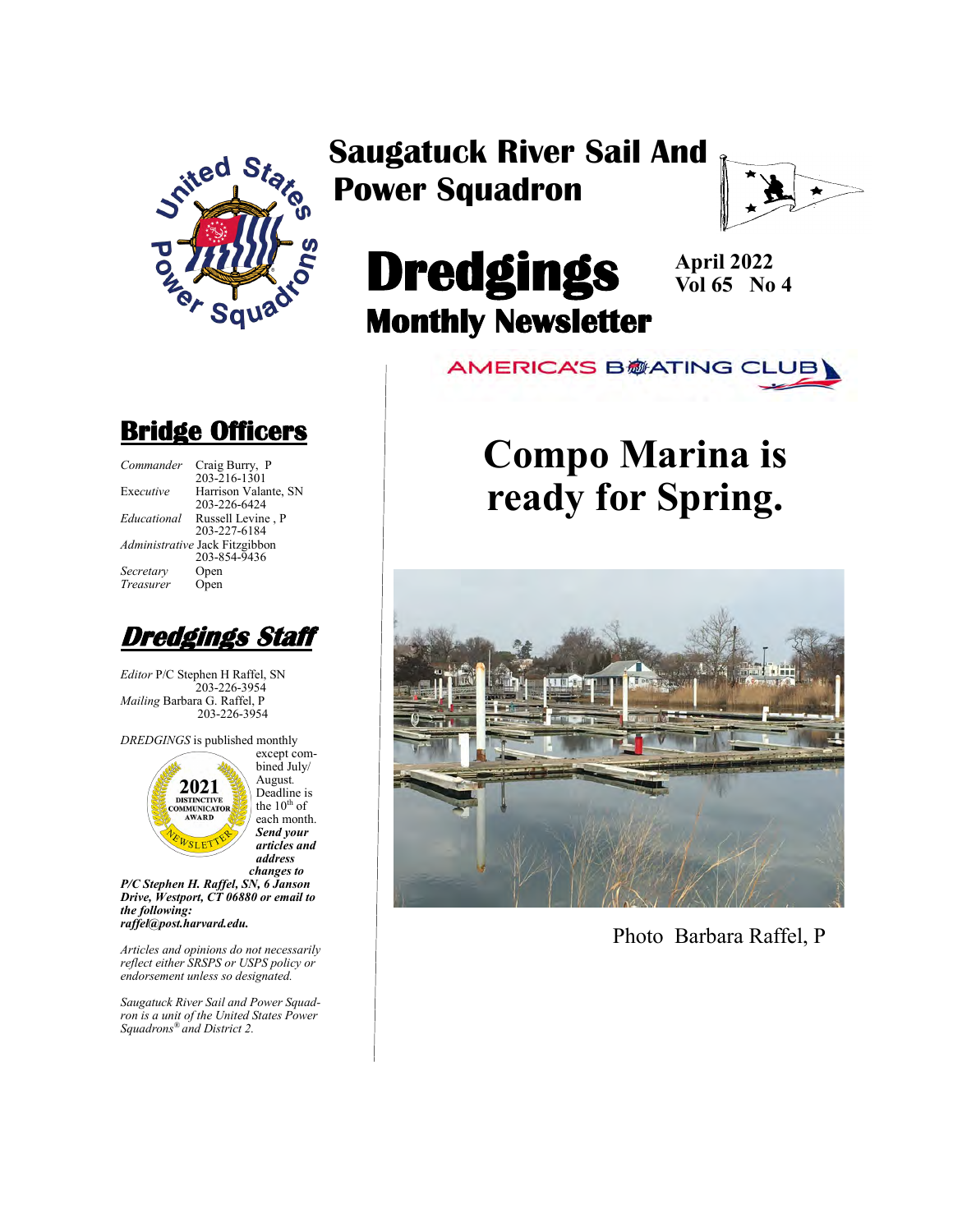#### **COMMANDER'S MESSAGE**



As the picture on the first page shows, Compo Marina is set for the season to begin. As I write this message, it is actually snowing. But don't despair, this is the end of winter and spring is on the horizon. That is clearly evident each day as more daylight is obvious and warm days are happening

much more frequently.

Note that the next page lists courses that will be held in person. What better sign could there be of our having turned the corner on the virus isolation?

We expect that on the social scene we will soon be able to announce the return of our Compo Beach picnics.

Continue to take whatever precautions remain for finally freeing us to once again gather for a much better tomorrow. Nothing beats sound science and good judgement.

> Craig Burry, P Commander



If you aren't getting notice of *Dredgings* and other Squadron information by email, it is because we don't have your current email address. Send it to raffel@post.harvard.edu.

#### **Do You know the Answers?**

- 1. If you enter an unfamiliar harbor at low tide, what would be one approach that would be reasonable?
- 2. For question #1 why might it not be wise to follow the boat in front of you or a line of lobster pots?
- 3. On a chart what does "PA" next to a navigational aid indicate?
- 4. If the air is light and the boat is running or reaching, what would be the best sail shape?

#### **ANSWERS**

- *1.* Try to follow a line of moored boats..
- 2. The boat in front of you might not be familiar with the harbor. The line of lobster pots might have been set at high tide.
- 3. The position of the aid is approximate.
- 4. A deep pocket. **Education Report**

The next page has a list of upcoming in person classes.

It is very exciting that finally will be able to move from remote learning to a classroom.

Look over the list of offerings. We hope you find a class or two that will join.

> Russell Levine, P SRSPS SEO

*The gods do not subtract from man's allotted time the hours spent sailing.*

—Assyrian tablet ~2000 BC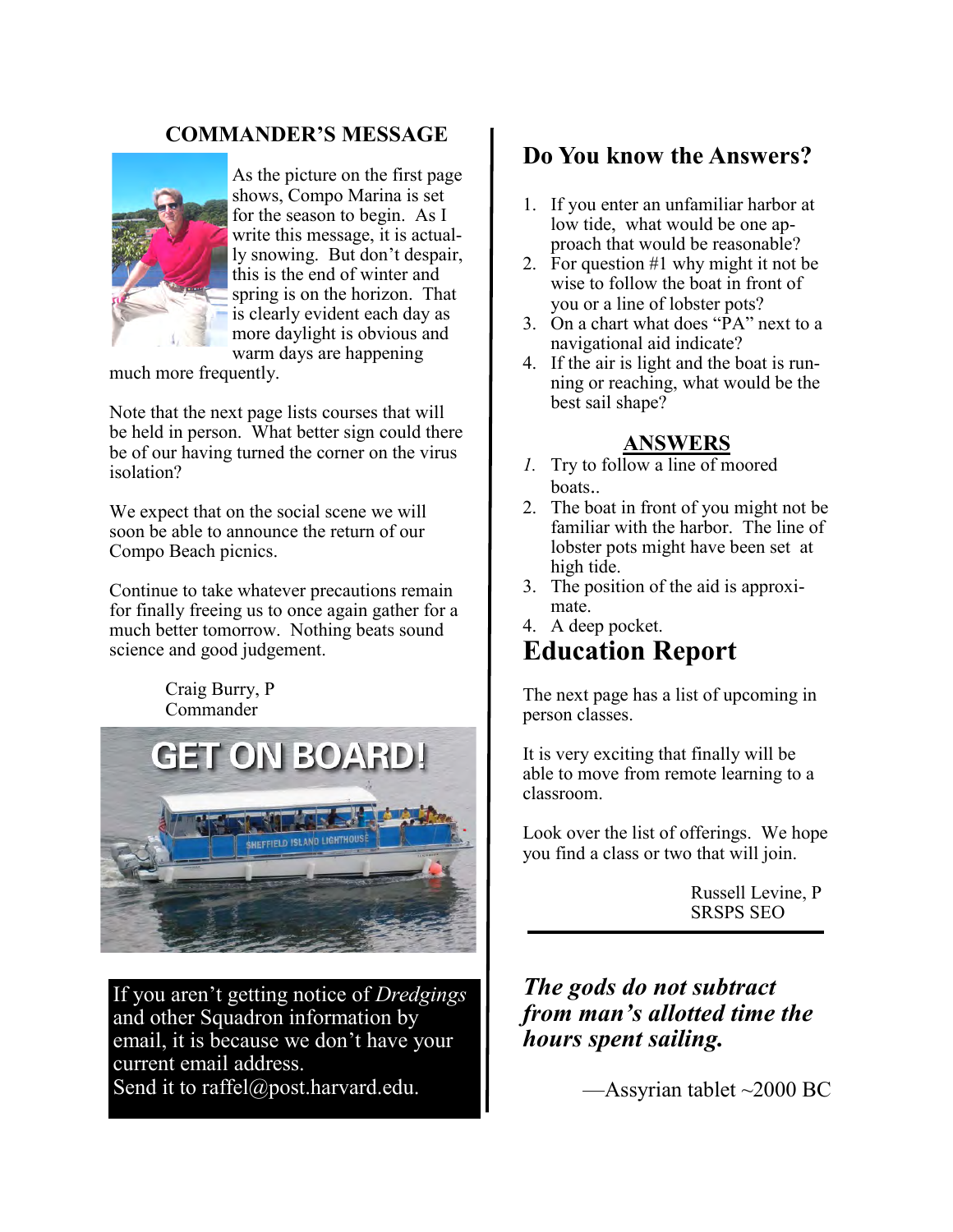U.S. Department of **Homeland Security United States Coast Guard** 



The Coast Guard conducted a medevac of a fisherman 58 miles southeast of Nantucket, Massachusetts, last month.

Coast Guard Sector Southeast New England watchstanders received a notification from the fishing vessel Jean Marie, reporting that a crewmember was having trouble breathing, and were requesting assistance.

Coast Guard Air Station Cape Cod, Massachusetts, MH-60 Jayhawk helicopter crew



launched, safely hoisted, and transferred the fisherman to Hyannis Airport, where local EMS transported him to Cape Cod Hospital, for treatment.

The Jean Marie is homeported in New Bedford, Massachusetts.

Click this link to watch the exciting video then click the picture to start the video:

DVIDS - Video - [Coast Guard MEDEVACs fisher](https://www.dvidshub.net/video/831085/coast-guard-medevacs-fisherman-58-miles-southeast-nantucket-massachusetts)[man 58 miles southeast of Nantucket, Massachu](https://www.dvidshub.net/video/831085/coast-guard-medevacs-fisherman-58-miles-southeast-nantucket-massachusetts)[setts \(dvidshub.net\)](https://www.dvidshub.net/video/831085/coast-guard-medevacs-fisherman-58-miles-southeast-nantucket-massachusetts)

### **Safe Boating Class**

- **Saturday, March 12**
- **9AM—5PM**
- **Greenwich Police HQ**
- **11 Bruce Place, Greenwich CT**
- **\$80 Per Person or \$130 couple sharing book**
- **Bring your own lunch**
- **Snacks and water provided**

**Register online at: https://tinyurl.com/abc3122 Email: GreenwichSquadron@gmail.com**

**Course qualifies you for the State Boating Certificate and includes certification for PWC/DSC**

**You can take the same course at GoToMeeting Virtual Classroom Saturday 9-12 Noon and Saturday 1:30pm-5:3pm hybrid GoToMeeting & inperson at STAR 182 Wolfpit Ave. Norwalk .** 

**Contact Karl Wagner 203-274-5550 for full details.**

**Additionally these courses are being offered:**

**1 Marine Navigation March 19-April 23**

**2. Marine Electrical Systems March 19- April 9.**

**Karl Wagner 203-274-5550 is your contact for full details.**